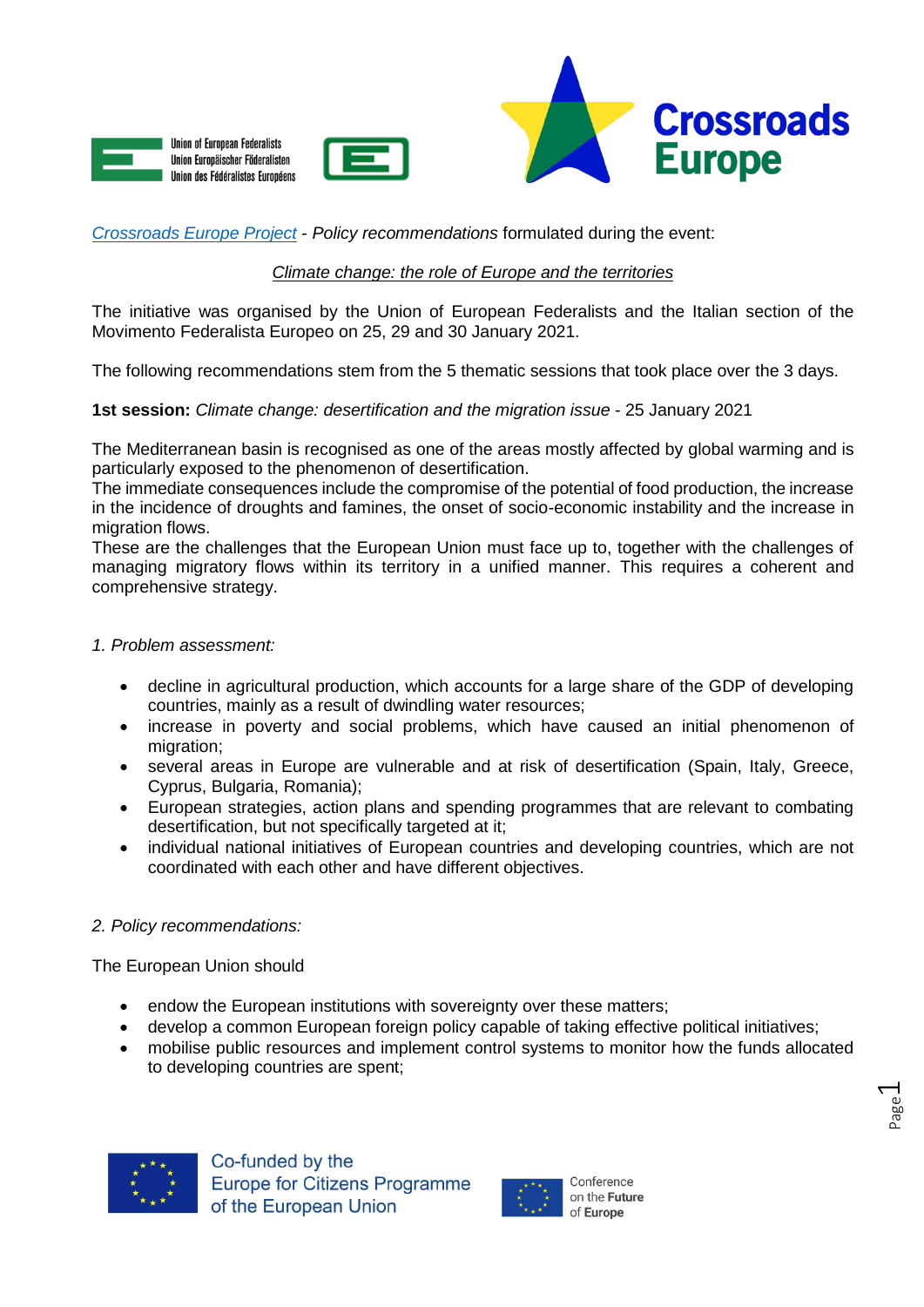





 promote diplomatic discussions with the major global powers (China, USA, India, Brazil....) to support economic and technological development that takes environmental protection into account as a reference value.



Co-funded by the Europe for Citizens Programme of the European Union

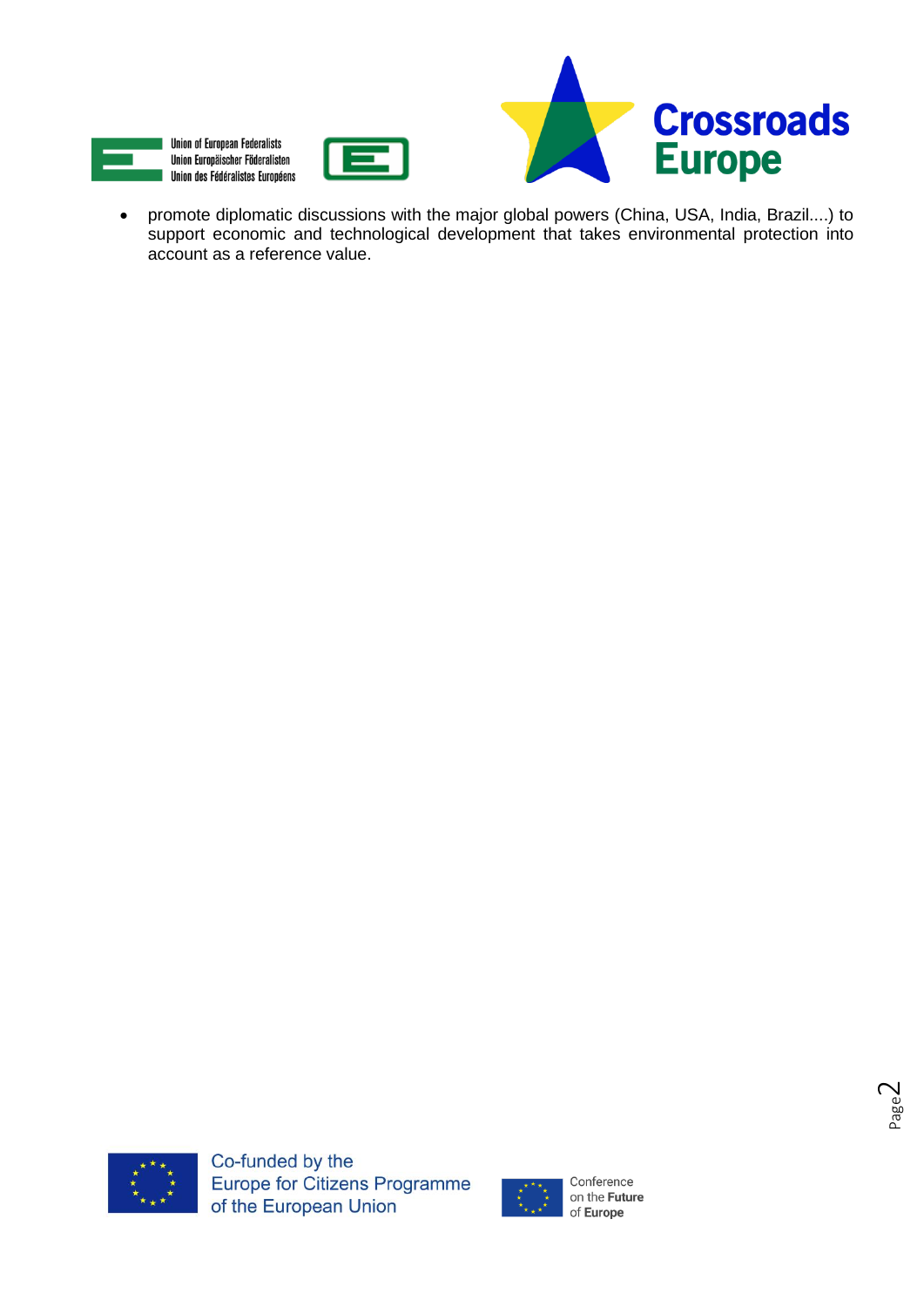





## **2°- 3° session:** *Environment, climate and health at the time of Covid-19 and Emilia-Romagna: New pact for work and climate* - 29 January 2021

Air pollution is strongly linked to climate change, there is a strong connection between climate and health. During the pandemic there was a general reduction in emissions, linked to a reduction in energy consumption in various sectors. Economic recovery must be based on environmental, social and economic sustainability. Implementing an ecological transition capable of combating inequalities and reducing distances between people, communities and territorial areas, mending fractures exacerbated by the current crisis.

## *1. Problem assessment:*

- air pollution is a stress factor and has an effect on human health, particularly respiratory diseases;
- 50% of energy processes are affected by the pandemic;
- how and how much has the pandemic made us more aware?
- the effects of pollution and climate change primarily affect the most vulnerable and will increase social and economic inequalities in the short term;
- the need for new and emerging skills and training compared to the past.

# *2. Policy recommendations:*

The European Union should

- equip the European institutions with expertise on health policy in order to implement effective coordination between territories and decision-makers;
- promote and disseminate knowledge on the issue of climate change among the general public in order to bring about the necessary cultural transformation (lifestyles, sustainable consumption, etc.);
- promote a real ecological transaction starting from the change of all processes in our community;
- activate an economic lever, not only using public funds, for example by introducing a carbon tax;
- promote coordination initiatives between the various levels of government, addressing the issue of environmental policies, bearing in mind the strong link with other issues, health, quality of life, economy, work, social cohesion, the fragility of the territories.